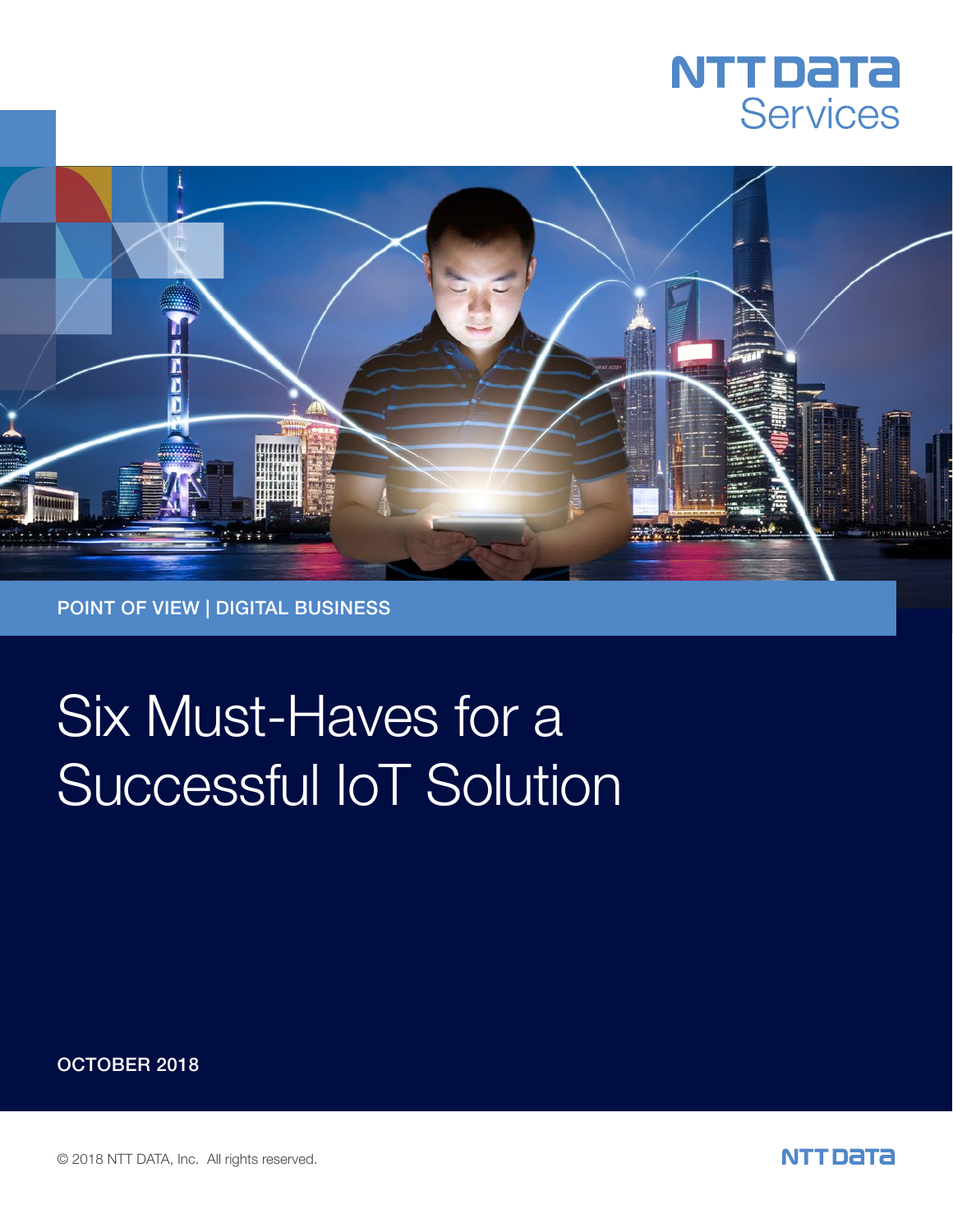



The first three industrial revolutions boldly launched industry into the future with steam engines and factories in the 18th and 19th centuries and with computers and robots in the 20th century. Now, we as a global society are experiencing the world's fourth industrial revolution, Industry 4.0, where the Internet of Things (IoT) is transforming the way we do business and go about our daily lives.

Forecasters predict that by 2020 IoT will include approximately 30 billion connected things, such as smartphones, wearable sensors, sensor-embedded machines and other products.<sup>1</sup> By 2025, the economic impact of IoT will be around \$11.1 trillion, which is 14% of today's global gross domestic product (GDP), according to the McKinsey Global Institute.<sup>2</sup>

As the world experiences this vast revolution, NTT DATA's goal is to stay ahead of the curve and set the pace. We thrive on understanding what's driving IoT successes and failures, and on creating seamless processes that result in successful IoT solutions for our clients.

Many companies now realize there is an important decision to make: Embrace IoT or be left behind. But before moving forward, it's essential to have a wellcurated IoT strategy in place.

NTT DATA has come up with six key points for creating successful IoT solutions:

- Seamless experience. Removing roadblocks and friction during the experience.
- Scalability. Ensuring your IoT solution scales across physical and digital platforms.
- Security. Knowing your stakeholders are secure, both physically and digitally.
- Sensible business case. Knowing your IoT solution is based on business sense and not hype.
- Standardization. Creating a world where all devices are "smart and connected."
- Sustainability. Creating solutions that are futurefocused and responsible.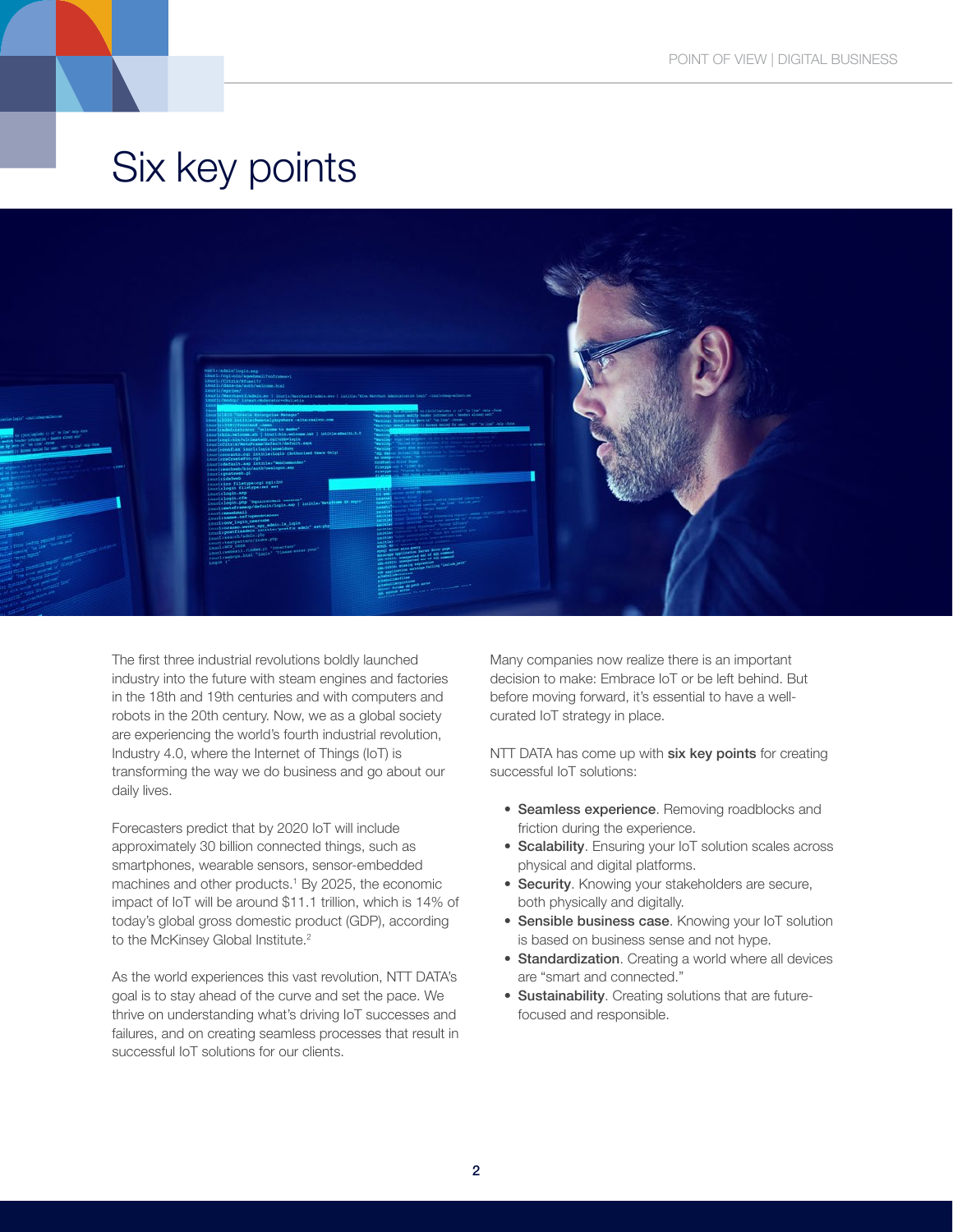#### **Seamless** experience

It's not necessarily what the "thing" itself does that makes IoT so enticing, it's what that thing does for us. When IoT engineers, developers and innovators look at technology, we often forget there are things the user would prefer to not have to deal with anymore. For example, using a keyboard when you can instead command technology with your voice led to the rise of voice-activated IoT technology such as Apple's Siri, Amazon's Alexa, Microsoft's Cortana and Samsung's Bixby.

The further we push out the current technological landscape, the closer we are to embarking on the possibility of no longer having to use cell phones or keyboards at all. Instead, we can reasonably envision a reality where we speak and gesture our various IoT technologies into action.

Technologies like Google Glass will no longer be for techies; they'll be a part of our everyday experience. We'll only have to look ahead, quite literally, to have all the information we need before our eyes — and everything we want and need at our fingertips.

At NTT DATA, we're working to develop solutions that give workers the ability to seamlessly interact with their environment using natural language and gestures. We believe this type of technology will soon become standard for the modern-day consumer, just another part of our quest to create a seamless user experience.

### **Scalability**

Like a living organism, an IoT solution must be able to "grow" within its environment so it can adapt to users' needs, now and in the future. This is where scalability comes into play, especially within the enterprise.

We can apply our talents to developing the most ingenious IoT solutions, but if they're unable to scale when necessary, our efforts will fail and be wasted. The problem many IoT developers face is that even with solid IoT concepts in place, the platform they're using can't scale as required.



In our modern technological ecosystem, it's common to see millions of messages per second exchanged between thousands or even millions of devices.

At the World Economic Forum Annual Meeting held in January 2018 in Davos, Switzerland, numerous reasons were given as to why most IoT projects haven't rolled out at large scale. In this case, a large-scale project is defined as any IoT project affecting at least one million people, involving several industries and rolling out across a continent.3

"On the technical front, interoperability challenges with equipment slow down scalability, as do different IT back-ends. On the commercial front, the budgets for sustainable IoT implementations are currently extremely limited, because they mostly come from company funds related to 'innovation and digital projects.' It will be some time before mainstream business P&L [profit and loss] budgets — which are substantially larger — can convert these small implementations into large-scale deployments," noted one article from the Forum's meeting.3

NTT DATA employs the support of popular IoT technology platforms such as Intelligent Data Services (IDS) and ThingWorx to help navigate scalability within our customers' loT projects.<sup>5</sup> Both platforms provide excellent tools for embedding advanced analytics capabilities into smart, connected solutions and helping our customers analyze and understand the data collected from connected devices. This helps you understand how users are interacting with your IoT solution, what might happen next, and what you can do to change the outcomes.

NTT DATA incorporated ThingWorx analytics into our IndyCar project, in which we monitor our NTT-sponsored drivers' biometrics (for example, heart rhythm and muscle activity) while they're behind the wheel. We did this using hitoe™, a bio-electrode conductive nanofiber fabric that is infused with polymeric compounds that transmit bio-signals.4 Using ThingWorx, we contextualized the biometrics with data from the race car to deliver insights for more effective sports training and to monitor our drivers' physical conditions, stress levels and more.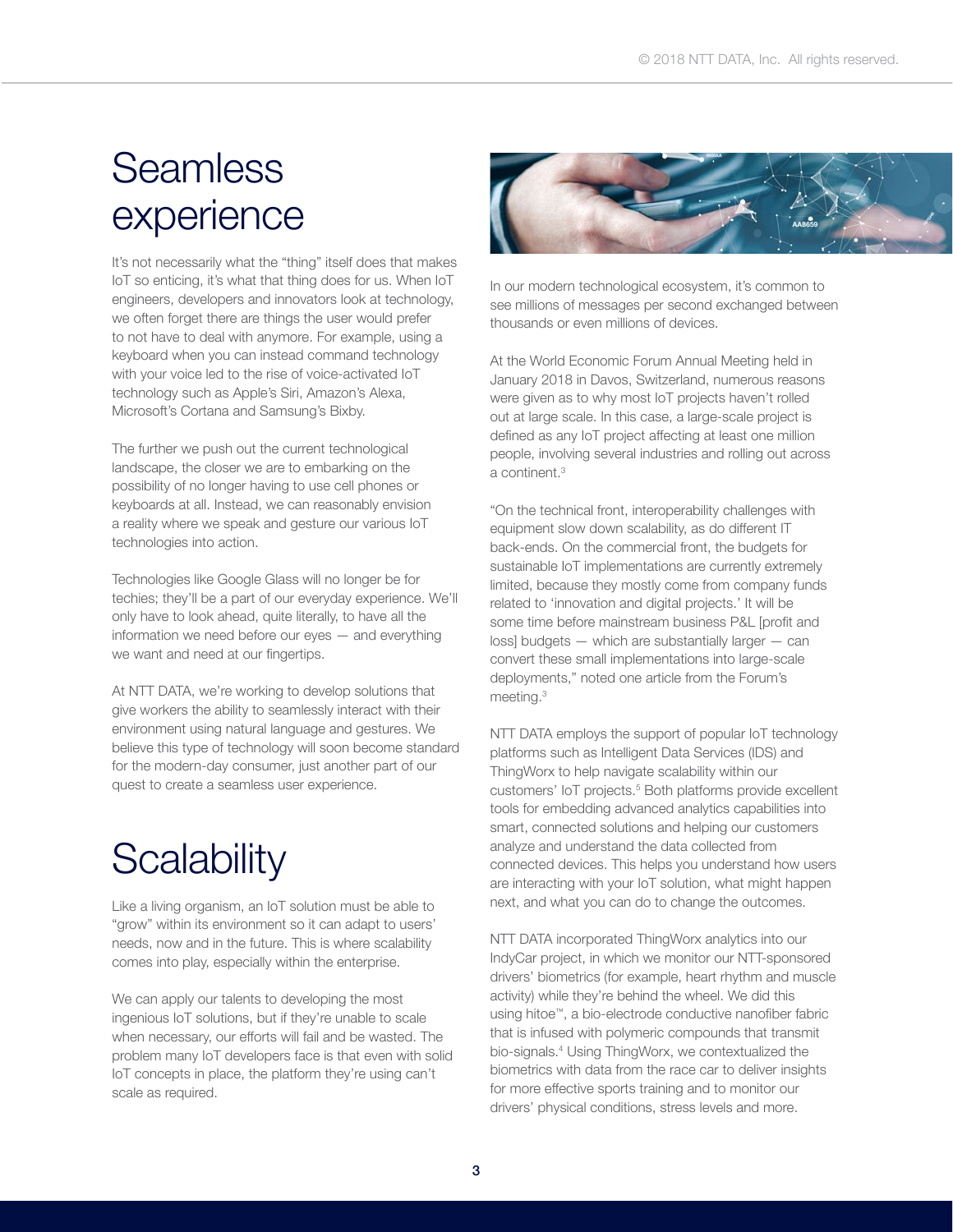

## **Security**

The more connected our world becomes, the more opportunity there is for cyber-physical threats. Having your applications, networks, devices and equipment secure is not an option, it's a requirement. However, when it comes to true IoT security, a typical IT department strategy with "bolt-ons" to address IoT won't cut it. It's important to have a skilled team of security experts who will help you to design processes to lock down your security profile with respect to IoT.

As the harrowing Mirai Bot fiasco of late 2016 shows us, it's essential to have solid analytics that alert you to suspicious patterns. We work closely with our sister company, NTT Security, to provide advanced analytics so we can see the difference between normal traffic and malicious or suspicious activity. The M2M Alliance, based in Germany, is calling for uniform standards and more certificates and, through them, the ultimate elimination of insecure devices.<sup>6</sup>

NTT Security is the first group in the industry to offer management and monitoring on both operational technology (OT) and information technology (IT) at the same time to protect not only your OT and IT, but also your IoT solutions. Because many attacks on OT come from the IT side, it's important to be able to track them to take action quicker. From a factory device to a wearable to HVAC in a commercial building, you need to protect both sides. Do you have experts you can trust in your corner?

#### Sensible business case

Your IoT project may be seamless, scalable and secure, but is it sensible? Although IoT solutions are, in and of themselves, smart, innovative and connected, they must, most importantly, successfully connect with the consumer. These solutions need to be easy to understand and use, and consumers must see value in them.

For example, insurance companies selling connected home solutions found that less than 25% of their customers would take the products, even when offered for free, because they don't trust them. We don't want this fate happening to your IoT solution.

Whatever the reason behind your IoT project, it's important to take a hard, honest look at your IoT solution from a business perspective long before it goes to market. With NTT DATA as your partner, we'll ask the right questions and help you adjust your roadmap accordingly. We leverage a design thinking strategy to help our customers build sensible business models that propose value based on facts and human needs and wants, not industry hype.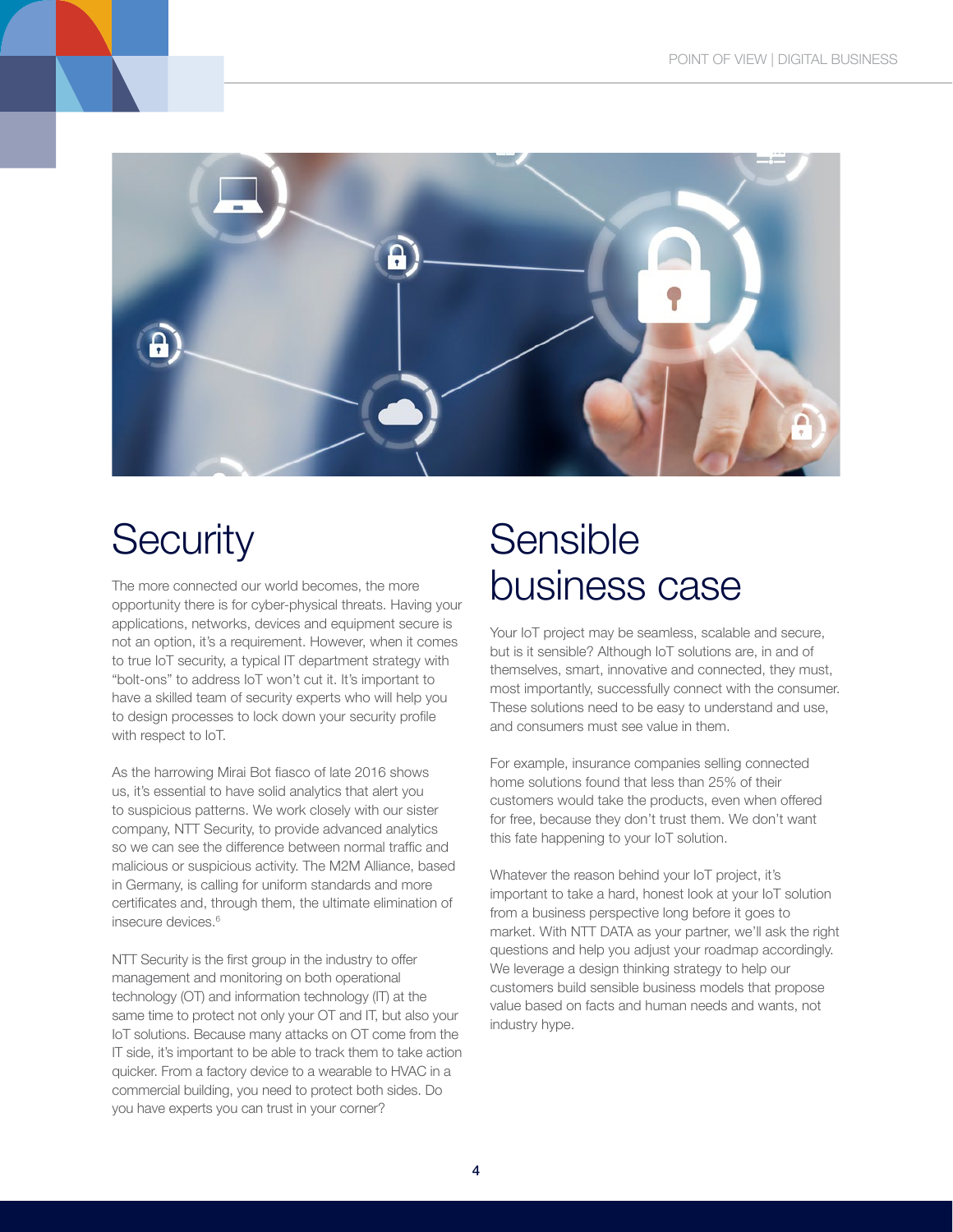

#### **Standardization**

The future potential of IoT is to create a world where all devices on the market are connected — from wearables to household appliances to industrial machines. In this evolving culture, interacting with connected devices will be the standard, not a differentiator.

What currently makes a device connected is its ability to effectively communicate with consumers to make their lives better in a specific way. However, the ultimate advancement of IoT lies in the ability for these devices to also effectively communicate with each other, revolutionizing industries such as healthcare, transportation, retail, hospitality and manufacturing.

Unfortunately, one significant hurdle is blocking the path to this ultimate advancement: the lack of global standards for IoT development. Perhaps, more precisely, there are too many standards, globally.

Although most of the smart devices on the market today speak to consumers effectively, they can't talk to each other, because they don't speak the same language. The reason: IoT engineers, developers and innovators use a wide range of customized, proprietary technologies and protocols that all speak unique languages; they aren't interoperable.

Incompatibility creates buggy technology and causes companies to remove attractive features (for example, disabling the Nest Protect smoke alarm's popular "wave your hand to turn off the alarm" feature).<sup>7</sup> What's worse, consumers end up with IoT solutions that are no longer supported at all (like the Revolv home hub), leaving early adopters feeling angry and betrayed — and with equipment they can only use as a doorstop.<sup>8</sup>

Many IoT solutions that thrive in a pilot environment struggle to see the same success in production, often due to the hidden costs associated with the lack of standards.

As with anything worth building, we must start with a solid foundation. Like the very technologies we create, the way we approach IoT also needs to be smart. We not only need to interact with our consumers, but we must also be able to interact with each other by speaking the same IoT language. Standardization is important, but until we change the way we approach IoT development by embracing global standards, we won't experience IoT's full potential. At NTT DATA, we're doing our part by actively championing global standards such as the ROOF Computing Model sponsored by the IEEE.

> In this evolving culture, interacting with connected devices will be the standard, not a differentiator.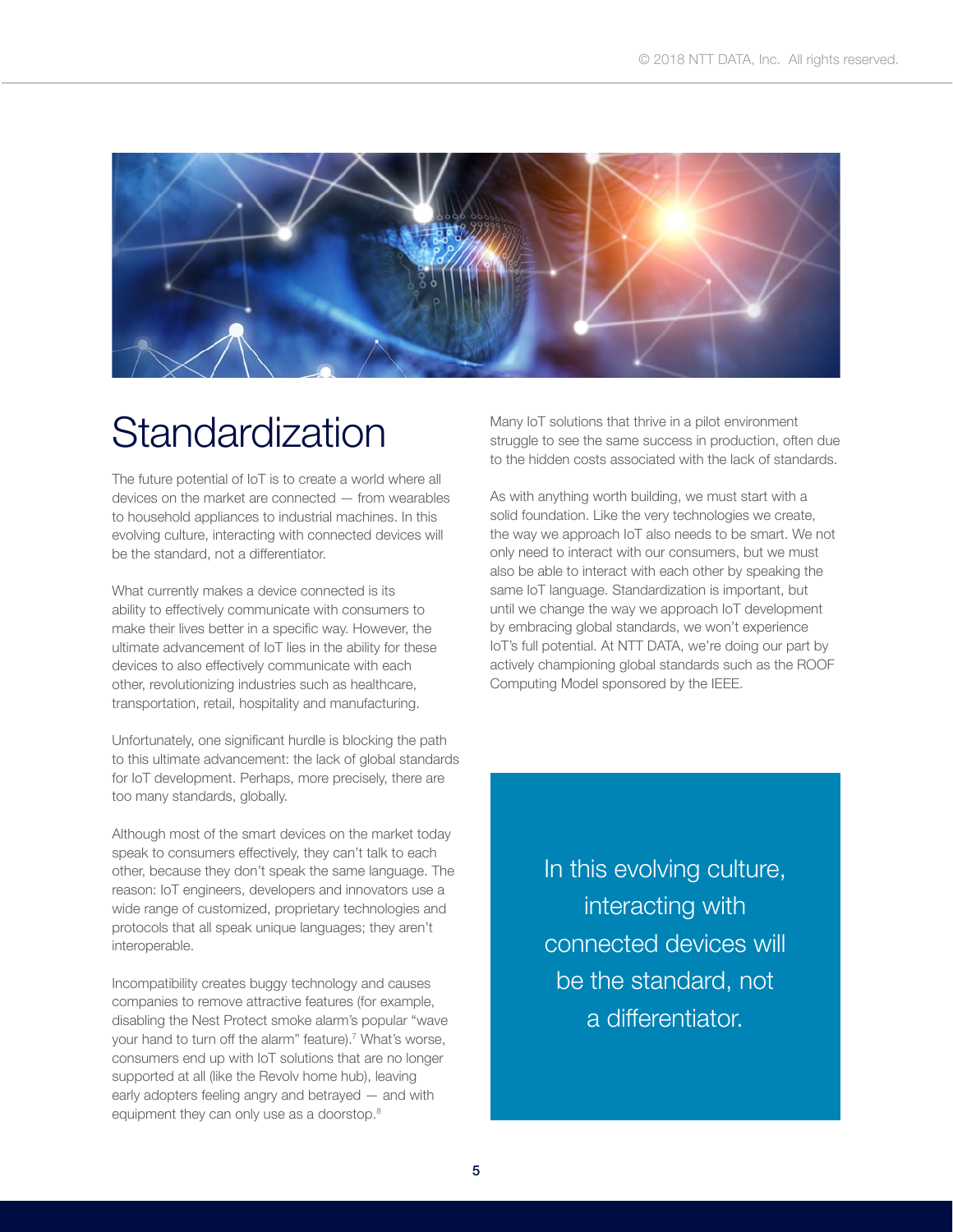#### **Sustainability**

Focusing on sustainability may help reduce the raw materials we need to produce the devices and equipment we depend on — as devices become more interconnected, less production will be required. However, millions of devices, of varying degrees of usefulness and quality, have swarmed the market in the last 10 years. The pace is expected to continue. By some accounts, there is a global industrial component shortage, brought on to some extent by the hype of IoT. Much of the same raw material needed to build a high-quality, industrial-grade resistor is also used by lower quality general-purpose resistors.

On the other side of the coin, IoT has the promise to greatly reduce raw material demand in many areas, such as household appliances, large machinery, lighting and more, because it helps us produce smart devices that alert users to required maintenance and impending failures. This helps reduce complete disposal (which fills landfills with complete appliances, machinery and more) over smaller parts replacement.



Estimate of e-waste totals in 2016 per category<sup>9</sup>

Following the 2018 annual meeting of the World Economic Forum, it was reported that the projected growth of IoT could change the game in the global sustainability and that most current IoT projects can contribute to achieving the sustainable development goals set by the United Nations. The impact of IoT is so large because, as its core, IoT is about measuring and remotely controlling previously unconnected things. It reaches people and objects that older technology could not.3

IoT research firm IoT Analytics collaborated on an analysis of more than 640 IoT deployments. It found that 84% of existing deployments can address these sustainability goals. According to this research, 75% of these projects concentrate on five sustainable development goals: industry, innovation and infrastructure (25%); smart cities and communities (19%); affordable and clean energy (19%); health and well-being (7%); and responsible production and consumption (5%). The IoT projects reviewed by this study include smart lighting initiatives in Chinese cities that cut total power output by 50% and a remote water-monitoring solution that assures clean water in areas with indigenous populations.3



#### Accelerate your digital journey with NTT DATA

At NTT DATA, we believe that delivering engaging, individualized experiences that merge the physical and digital is central to building customer advocacy and a competitive advantage. We understand that enabling amazing experiences takes continuous innovation and insights. Our focus is to help you fully engage your customers, partners and employees through intelligent insights, processes and technology for profitable business growth.

NTT DATA Services is one of the largest global IT services companies, with operations in more than 40 countries, offering an advanced portfolio of application, business process, cloud and infrastructure services to businesses and governments worldwide.